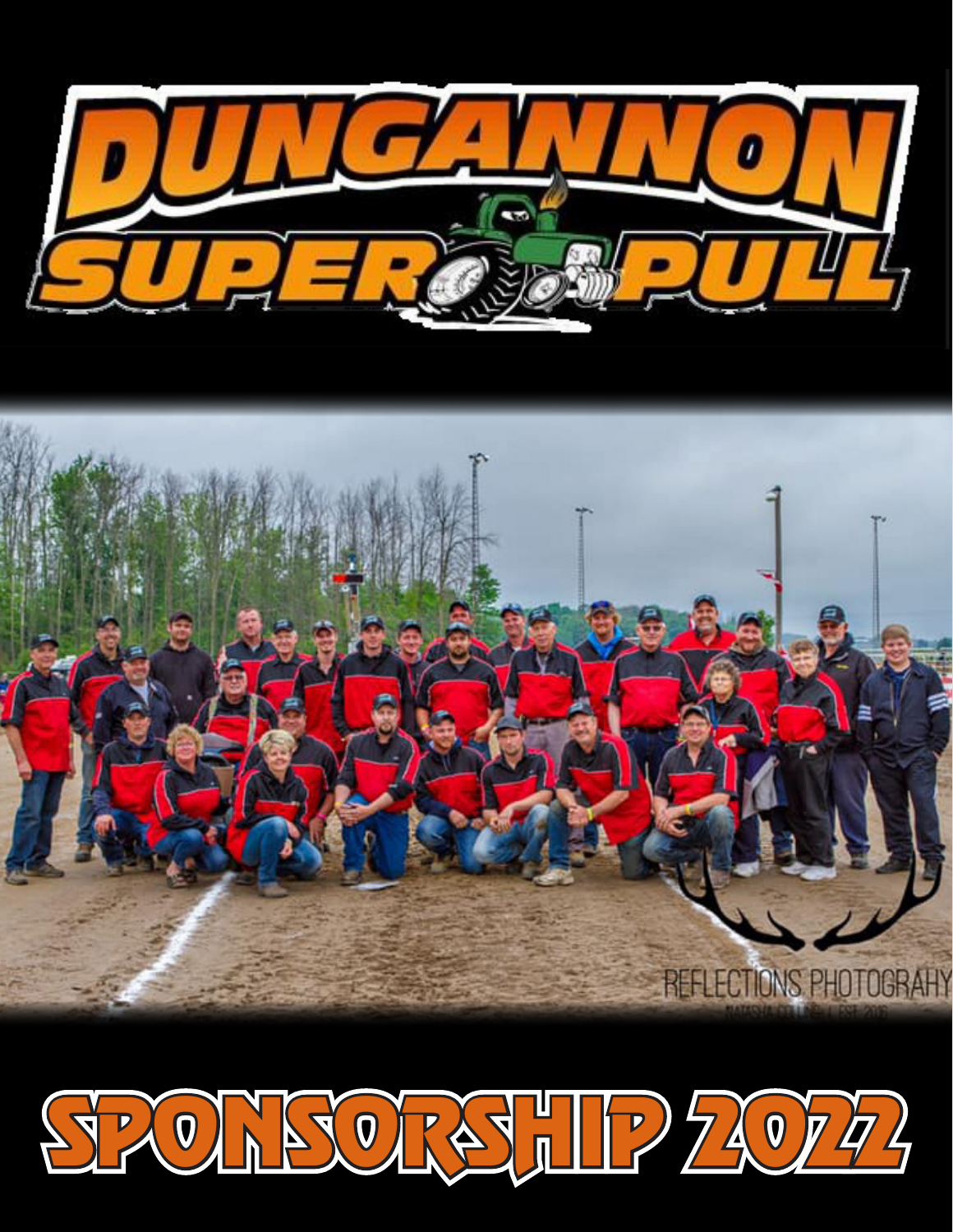# Dungannon Super Pull 2022

| Package<br>Level                                 | <b>Bronze</b><br>\$100 | <b>Silver</b><br>\$200 | <b>Gold</b><br>\$300 | <b>Platinum</b><br>\$500 | <b>Emerald</b><br>\$1000 | <b>Presenting</b><br><b>Partner</b><br>\$1500 |
|--------------------------------------------------|------------------------|------------------------|----------------------|--------------------------|--------------------------|-----------------------------------------------|
| <b>Vendor Space Reserved</b>                     |                        |                        |                      |                          | X                        | X                                             |
| Logo on Grandstand Banner                        |                        |                        |                      |                          | $\chi$                   | $\chi$                                        |
| Announcement by MC<br>during Pull                |                        |                        | $\chi$               | $\chi$                   | $\chi$                   | $\chi$                                        |
| <b>Recognition on Website</b>                    |                        | $\chi$                 | $\chi$               | $\chi$                   | $\chi$                   | X                                             |
| <b>Signage on Track</b>                          |                        | $\sf X$                | $\chi$               | $\chi$                   | $\chi$                   | $\chi$                                        |
| <b>Recognition on Social Media</b>               |                        |                        |                      | $\chi$                   | $\chi$                   | $\chi$                                        |
| <b>Tickets for Friday Night Outdoor</b><br>Dance |                        | $\overline{2}$         | $\overline{2}$       | $\overline{4}$           | $\overline{4}$           | $6\overline{6}$                               |
| <b>Tickets for Saturday Admission</b>            | $\overline{2}$         | $\overline{2}$         | $\overline{4}$       | $\overline{4}$           | $6\overline{6}$          | $6\overline{6}$                               |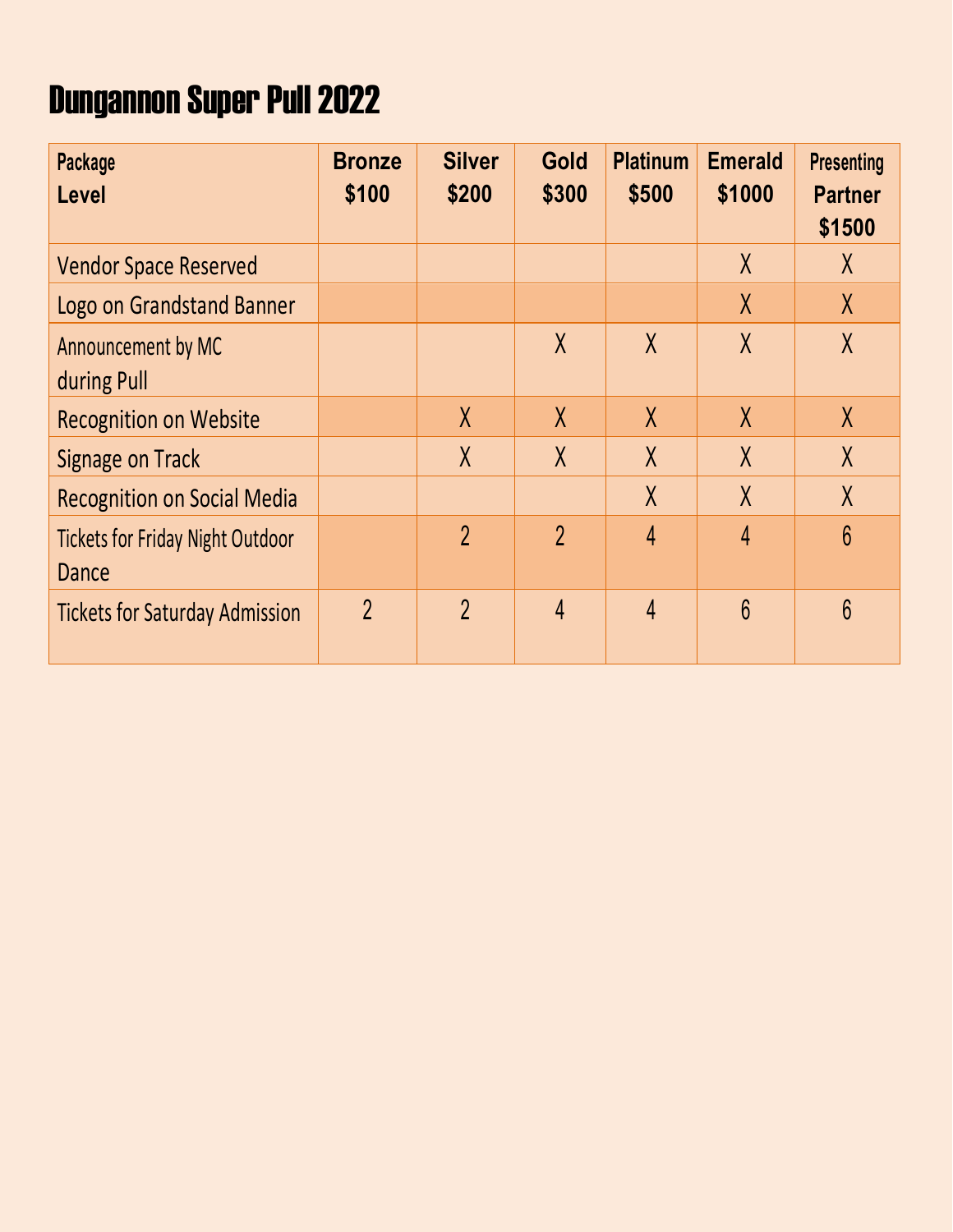Did you know that research suggests that 84% of people say they prefer to support **Example 10** businesses that support a charitable cause? **Example 20 and 20 and 20 and 20 and 20 and 20 and 20 and 20 and 20 and 20 and 20 and 20 and 20 and 20 and 20 and 20 and 20 and 20 and 20 and 20 and 20 and 20 and 20** 

This is our 21st Anniversary of the Annual Dungannon Super Pull, Voted '#1 Pull of The Year' 2015,

The Dungannon Tractor Pullers in conjunction with the Dungannon Agricultural Society provide financial contributions that empower local schools, hospitals and other local organizations with programs and services to help our surrounding communities.

### **The Dungannon Super Pull you'll construct the Dungannon Super Pull you'll construct the weekend with an outdoor**

- **By partnering <b>a** Publicity and promotion in local media outlets **American** Super Pull begins, and tractor pull begins, all of our truck and tractor pull begins, all of our truck and truck and truck and truck and truck an
- Publicity and valuable exposure to event at the Dungannon Fair Grounds.
	- Increased awareness and enhanced community networks
- Increase and enhanced community networks and enhanced community networks<br>
Positive credibility by affiliating your company image with a cause that supports your local • Positive credibility by affiliating your company image with a cause that supports your local  $S$  Scanner, upgrades to the Dungannon Fair Grounds, Wheels for William (wheelchair accessible van for William (wheelchair accessible van for William (wheelchair accessible van for William (wheelchair accessible van for Wi
- $\bullet$  Cpportunity to educate sizeable audiences about your company product/services
- **•** Cow cost/high impact marketing and exposure **Audiences about your company public School**, Holmesville and Col

### YES, I'd like to Sponsor the Dungannon Super Pull: Make Cheques Payable to **The Lucknow Kinsmen** E Transfer to **Mail Cheques to: Dungannon Super Pull c/o Jodie Ruston 37117 Blyth Road, Goderich, ON N7A 3Y2** Make Cheques Payable to **The Dungannon Agricultural Society** Wake Cheques Payable to The Lucknow Kinsh **Mail Cheques to: Dungannon Super Pull c/o Jodie Ruston 37117 Blyth Road, Goderich, ON N7A 3Y2** Our Pull's line up will consist of The Ontario Truck and Tractor Pullers Association, Good Times Truck Pullers Association as the Southwestern Ontario Tractor Pullers Association.

Thanks,

### **Package Level CONTACT INFORMATION:** Everyone in the past and we look for the past and the past and the Super Pu

| Presenting -\$1500<br>Emerald - \$1000<br>Platinum - \$500<br>Gold -\$300<br><b>Silver -\$200</b> | Name & title<br>Organization<br><b>Address</b><br>Phone<br><b>Email</b> | Fax |  |
|---------------------------------------------------------------------------------------------------|-------------------------------------------------------------------------|-----|--|
| Bronze - \$100                                                                                    |                                                                         |     |  |

| Accepted this<br>day of     | 2022                            | $\frac{1}{2} \left( \frac{1}{2} \right) \left( \frac{1}{2} \right) \left( \frac{1}{2} \right) \left( \frac{1}{2} \right) \left( \frac{1}{2} \right) \left( \frac{1}{2} \right) \left( \frac{1}{2} \right) \left( \frac{1}{2} \right) \left( \frac{1}{2} \right) \left( \frac{1}{2} \right) \left( \frac{1}{2} \right) \left( \frac{1}{2} \right) \left( \frac{1}{2} \right) \left( \frac{1}{2} \right) \left( \frac{1}{2} \right) \left( \frac{1}{2} \right) \left( \frac$                  |
|-----------------------------|---------------------------------|---------------------------------------------------------------------------------------------------------------------------------------------------------------------------------------------------------------------------------------------------------------------------------------------------------------------------------------------------------------------------------------------------------------------------------------------------------------------------------------------|
| <b>Sponsor:</b>             | <b>Dungannon SuperPull:</b>     | $\frac{1}{2}$<br>$\frac{1}{2}$                                                                                                                                                                                                                                                                                                                                                                                                                                                              |
|                             |                                 | $\frac{1}{2}$<br>$\frac{1}{2} \left( \frac{1}{2} \right) \left( \frac{1}{2} \right) \left( \frac{1}{2} \right) \left( \frac{1}{2} \right)$                                                                                                                                                                                                                                                                                                                                                  |
| <b>Authorized Signature</b> | <b>Representative Signature</b> | $\frac{1}{2}$<br>$\frac{1}{2} \left( \frac{1}{2} \right) \left( \frac{1}{2} \right) \left( \frac{1}{2} \right) \left( \frac{1}{2} \right) \left( \frac{1}{2} \right) \left( \frac{1}{2} \right) \left( \frac{1}{2} \right) \left( \frac{1}{2} \right) \left( \frac{1}{2} \right) \left( \frac{1}{2} \right) \left( \frac{1}{2} \right) \left( \frac{1}{2} \right) \left( \frac{1}{2} \right) \left( \frac{1}{2} \right) \left( \frac{1}{2} \right) \left( \frac{1}{2} \right) \left( \frac$ |
| $\sim$ $\sim$               |                                 |                                                                                                                                                                                                                                                                                                                                                                                                                                                                                             |

Sponsor/Advertiser's Name (please print) Representative Name(print)